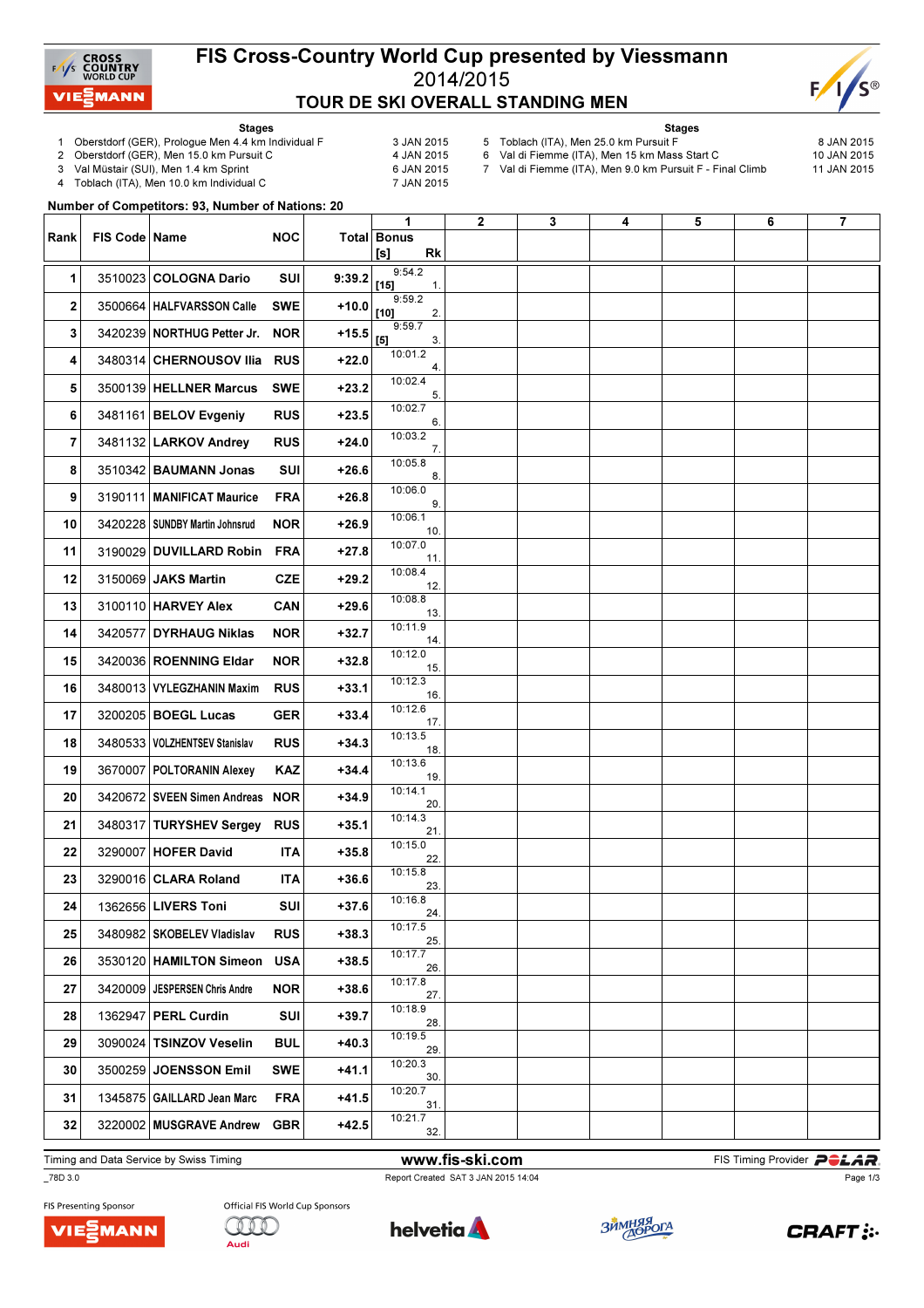| FIS Cross-Country World Cup presented by Viessmann<br><b>CROSS<br/>COUNTRY</b><br>WORLD CUP<br>$\frac{1}{s}$ |                                                                              |                                  |            |         |                          |              |   |   |   |   |  |
|--------------------------------------------------------------------------------------------------------------|------------------------------------------------------------------------------|----------------------------------|------------|---------|--------------------------|--------------|---|---|---|---|--|
|                                                                                                              | $F/1/S^{\circ}$<br>2014/2015<br>VIEZMANN<br>TOUR DE SKI OVERALL STANDING MEN |                                  |            |         |                          |              |   |   |   |   |  |
|                                                                                                              |                                                                              |                                  |            |         | 1                        | $\mathbf{2}$ | 3 | 4 | 5 | 6 |  |
| Rank                                                                                                         | FIS Code   Name                                                              |                                  | <b>NOC</b> |         | Total Bonus<br>[s]<br>Rk |              |   |   |   |   |  |
| 33                                                                                                           |                                                                              | 3480695   BESSMERTNYKH Alexander | <b>RUS</b> | $+43.4$ | 10:22.6<br>33.           |              |   |   |   |   |  |
| 34                                                                                                           |                                                                              | 3200376 NOTZ Florian             | GER        | $+44.1$ | 10:23.3<br>34.           |              |   |   |   |   |  |
| 35                                                                                                           |                                                                              | 3190282 JAY Renaud               | <b>FRA</b> | $+44.3$ | 10:23.5<br>35.           |              |   |   |   |   |  |
| 36                                                                                                           |                                                                              | 3420199   OESTENSEN Simen Haakon | <b>NOR</b> | $+45.5$ | 10:24.7<br>36.           |              |   |   |   |   |  |
| 37                                                                                                           |                                                                              | 3420605 ROETHE Sjur              | <b>NOR</b> | +46.1   | 10:25.3<br>37.           |              |   |   |   |   |  |
| 38                                                                                                           |                                                                              | 3510348 COLOGNA Gianluca         | SUI        | +46.4   | 10:25.6<br>38.           |              |   |   |   |   |  |
| 39                                                                                                           |                                                                              | 3190255 GROS Baptiste            | <b>FRA</b> | +46.7   | 10:25.9<br>39.           |              |   |   |   |   |  |
| 40                                                                                                           |                                                                              | 3500015 RICHARDSSON Daniel       | <b>SWE</b> | $+46.9$ | 10:26.1<br>40.           |              |   |   |   |   |  |
| 41                                                                                                           |                                                                              | 3050159 TRITSCHER Bernhard       | <b>AUT</b> | $+47.0$ | 10:26.2<br>$=41$         |              |   |   |   |   |  |
| 41                                                                                                           |                                                                              | 3180535 NISKANEN livo            | FIN        | $+47.0$ | 10:26.2<br>$=41$ .       |              |   |   |   |   |  |
| 43                                                                                                           |                                                                              | 3180557 HYVARINEN Perttu         | <b>FIN</b> | $+47.4$ | 10:26.6<br>43.           |              |   |   |   |   |  |
| 44                                                                                                           |                                                                              | 3220016 YOUNG Andrew             | GBR        | $+47.5$ | 10:26.7<br>44.           |              |   |   |   |   |  |
| 45                                                                                                           |                                                                              | 3100006   KERSHAW Devon          | <b>CAN</b> | $+48.1$ | 10:27.3<br>45.           |              |   |   |   |   |  |
| 46                                                                                                           |                                                                              | 1067291 DI CENTA Giorgio         | ITA        | +48.2   | 10:27.4<br>46.           |              |   |   |   |   |  |
| 47                                                                                                           |                                                                              | 3200356 DOBLER Jonas             | GER        | $+48.8$ | 10:28.0<br>47.           |              |   |   |   |   |  |
| 48                                                                                                           |                                                                              | 3530511 BJORNSEN Erik            | <b>USA</b> | +49.1   | 10:28.3<br>48.           |              |   |   |   |   |  |
| 49                                                                                                           |                                                                              | 1106867 BAJCICAK Martin          | <b>SVK</b> | $+49.6$ | 10:28.8<br>49.           |              |   |   |   |   |  |
| 50                                                                                                           |                                                                              | 3290245 NOECKLER Dietmar         | ITA        | $+49.7$ | 10:28.9<br>50.           |              |   |   |   |   |  |
| 51                                                                                                           |                                                                              | 3100097 VALJAS Len               | <b>CAN</b> | $+49.8$ | 10:29.0<br>$= 51$        |              |   |   |   |   |  |
| 51                                                                                                           |                                                                              | 3150035   KOZISEK Dusan          | <b>CZE</b> | +49.8   | 10:29.0<br>=51           |              |   |   |   |   |  |
| 53                                                                                                           |                                                                              | 3200210   EISENLAUER Sebastian   | <b>GER</b> | +49.9   | 10:29.1<br>53.           |              |   |   |   |   |  |
| 54                                                                                                           |                                                                              | 3510207 KINDSCHI Joeri           | SUI        | $+50.2$ | 10:29.4<br>54.           |              |   |   |   |   |  |
| 55                                                                                                           |                                                                              | 3290326 PELLEGRINO Federico      | <b>ITA</b> | $+51.1$ | 10:30.3<br>55.           |              |   |   |   |   |  |
| 56                                                                                                           |                                                                              | 3290379 DE FABIANI Francesco     | <b>ITA</b> | $+51.5$ | 10:30.7<br>56.           |              |   |   |   |   |  |
| 57                                                                                                           |                                                                              | 3100190 BABIKOV Ivan             | CAN        | $+51.6$ | 10:30.8<br>57.           |              |   |   |   |   |  |
| 58                                                                                                           |                                                                              | 3500143 SVANEBO Anders           | <b>SWE</b> | $+52.0$ | 10:31.2<br>58.           |              |   |   |   |   |  |
| 59                                                                                                           |                                                                              | 3290266 PELLEGRIN Mattia         | ITA        | $+52.8$ | 10:32.0<br>59.           |              |   |   |   |   |  |
| 60                                                                                                           |                                                                              | 3180054 NOUSIAINEN Ville         | <b>FIN</b> | +53.1   | 10:32.3<br>60.           |              |   |   |   |   |  |
| 61                                                                                                           |                                                                              | 3150070 RAZYM Ales               | <b>CZE</b> | +54.2   | 10:33.4<br>61.           |              |   |   |   |   |  |
| 62                                                                                                           |                                                                              | 3200208 DOTZLER Hannes           | <b>GER</b> | +54.3   | 10:33.5<br>62.           |              |   |   |   |   |  |
| 63                                                                                                           |                                                                              | 3430103 STAREGA Maciej           | <b>POL</b> | $+55.2$ | 10:34.4<br>63.           |              |   |   |   |   |  |
| 64                                                                                                           |                                                                              | 3510351 FURGER Roman             | SUI        | $+55.3$ | 10:34.5<br>64.           |              |   |   |   |   |  |
| 65                                                                                                           |                                                                              | 1310470 KRECZMER Maciej          | <b>POL</b> | +55.5   | 10:34.7<br>$=65$ .       |              |   |   |   |   |  |
| 65                                                                                                           |                                                                              | 3200346   WEEGER Markus          | <b>GER</b> | +55.5   | 10:34.7<br>$=65.$        |              |   |   |   |   |  |
| 67                                                                                                           |                                                                              | 3480828 JAPAROV Dmitriy          | <b>RUS</b> | $+56.4$ | 10:35.6<br>67.           |              |   |   |   |   |  |

Timing and Data Service by Swiss Timing **Example 20** and Data Service by Swiss Timing WWW.fis-ski.com FIS Timing Provider **POLAR** 

\_78D 3.0 Report Created SAT 3 JAN 2015 14:04

Page 2/3